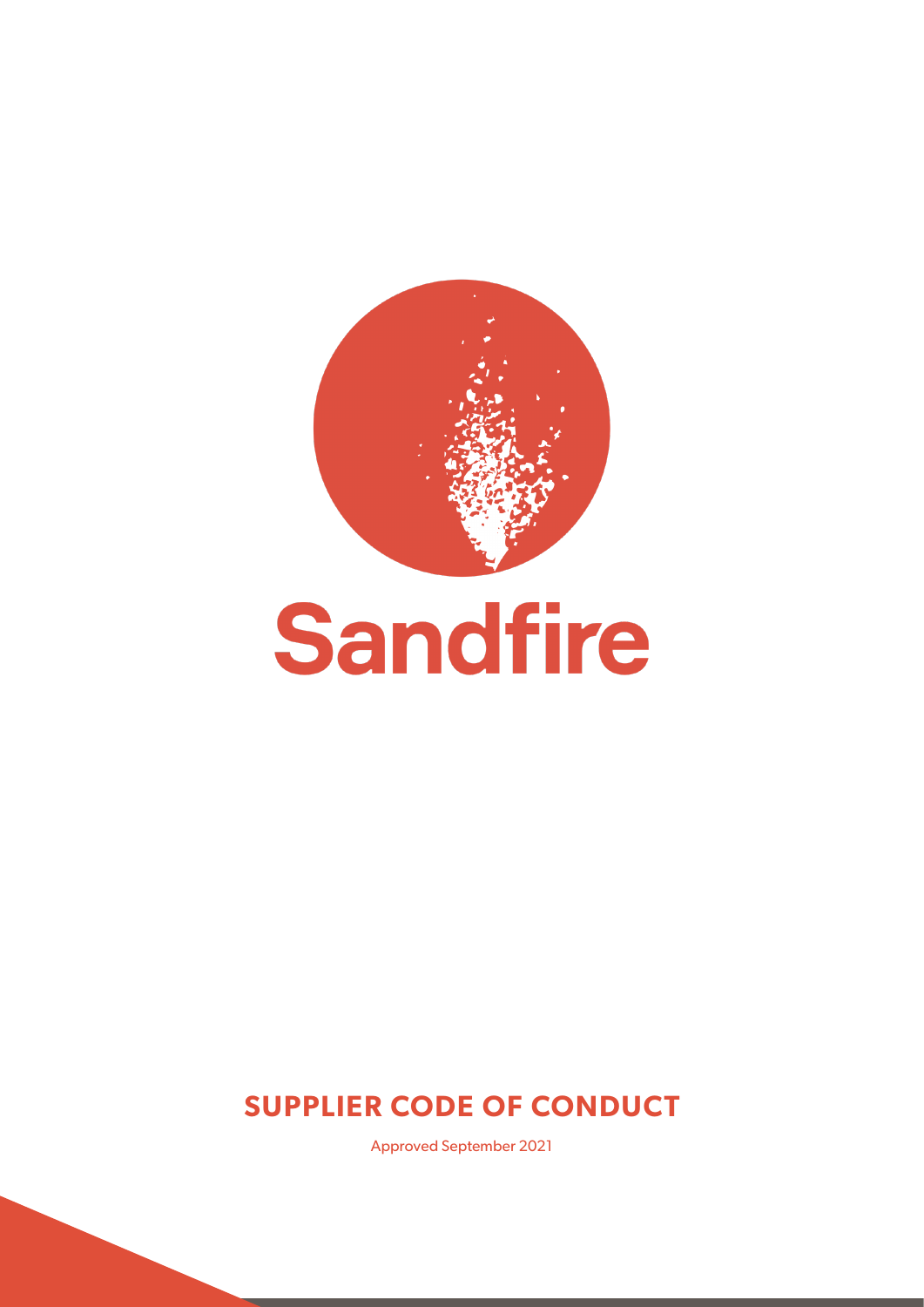Sandfire Resources Ltd (Sandfire) is committed to fostering a culture of compliance, ethical behaviour and good corporate governance. We conduct our business responsibly, from exploration through to mine closure, so that our people are safe and well supported, local communities benefit from our presence, we demonstrate strong environmental stewardship and our supply chains are resilient and sustainable.

Our diverse network of suppliers is integral to the success of our business and we are committed to collaborating with suppliers who share our commitment to operating in a responsible, safe, resilient and sustainable manner.

This Supplier Code of Conduct (Code) sets out the behaviours and business practices we expect of our suppliers and complements the contractual arrangements we have with our suppliers. We expect that our suppliers communicate and, to the extent possible, apply the principles of the Code to their supply chains.

We may assess our suppliers compliance to this Code by requesting certain information including, but not limited to, questionnaires, self-assessments, site audits and other supporting documentation. We expect this information is provided in a timely manner, and that it provides a true and correct record of the suppliers' operations and related supply chains. We may cease or choose not work with suppliers who do not comply with the requirements of the Code.

### Health and Safety

Sandfire is committed to protecting the health and wellbeing of our people. Our most important measure of success is that every person who works with us remains safe and healthy at the end of each day.

We expect our suppliers to:

- comply with applicable health and safety laws, regulations and contract requirements;
- provide a safe working environment through proactive management and controls to minimise health and safety risks; and
- provide training to ensure people have the skills required to work safely.

#### Environment

Sandfire is committed to the environmentally responsible management of our facilities and activities. We seek to minimise our impact to the environment and expect the same behaviour from our suppliers. We welcome innovative ideas to do things better.

We expect our suppliers to:

- comply with applicable environmental laws, regulations and contract requirements;
- seek ways to minimise any adverse environmental impact across their operations and supply chain, including in relation to biodiversity, waste, water and emissions;
- take a proactive approach to managing environmental risks; and
- promote a culture of environmental awareness and stewardship.

### Human Rights

Sandfire is committed to upholding the fundamental human rights of our employees, the communities in which we operate, those within our supply chains and other stakeholders impacted by our business.

We expect our suppliers to:

- comply with applicable laws, regulations and contract requirements;
- promote a diverse, inclusive and safe workplace where people can undertake their duties free from discrimination and harassment;
- ensure fair remuneration and safe working conditions for all workers;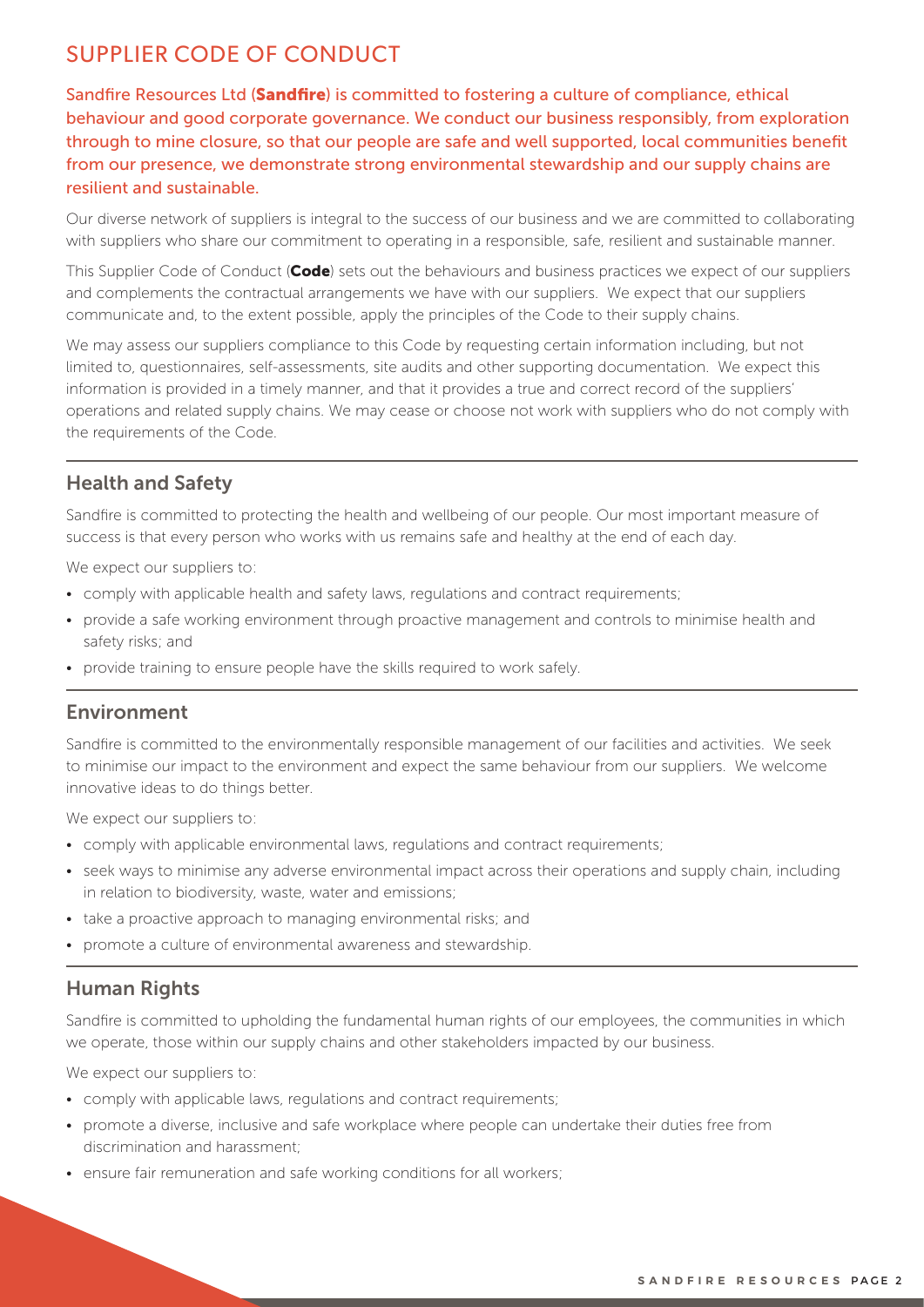- respect freedom of association and collective bargaining; and
- prohibit the use forced and compulsory labour including human trafficking, slavery, servitude, forced labour, forced marriage, debt bondage, deceptive recruiting and child labour.

#### **Community**

Sandfire is committed to delivering a lasting, positive contribution to the communities where we operate. We expect our suppliers to act responsibly in their local communities.

We value suppliers who:

- promote local job creation;
- promote local procurement;
- support the social and economic development of local communities;
- undertake appropriate community engagement and community investment programs; and
- respect cultural heritage sites, customs and traditions to ensure cultural heritage protection.

#### Transparency, Integrity and Accountability

Sandfire is committed to fostering a culture of compliance and responsible business practices. We value respect and integrity and take a zero tolerance approach towards corruption or bribery in any form.

We expect our suppliers to:

- comply with applicable laws, regulations and contract requirements;
- perform all business dealings honestly, transparently and fairly;
- ensure zero tolerance and not engage in business practices involving bribery, corruption or facilitation payments;
- disclose any real or perceived conflict of interest and obtain Sandfire's consent before proceeding;
- not offer or accept any gift/entertainment with the intent of, or perception of, obtaining improper advantage or influence for the supplier, Sandfire or its employees, or any third party;
- not source goods or services on behalf of Sandfire from any country, entity or persons subject to international trade sanctions;
- ensure supplied goods and services are free of tin, tungsten, tantalum and gold originating from conflict mineral sources and regions;
- proactively report any concerns to Sandfire in a timely manner;
- conduct their business in line with fair competition; and
- make payments to their suppliers within a reasonable time frame.

### Privacy and Confidentiality

Sandfire is committed to respecting privacy and ensuring that data and information is handled appropriately and lawfully.

We expect our suppliers to:

- comply with applicable laws, regulations and contract requirements;
- treat Sandfire data as confidential and use only for purposes of the contract;
- apply adequate data privacy and security to protect Sandfire data from unauthorised access, use and disclosure;
- notify Sandfire immediately if the supplier becomes aware of a data breach; and
- obtain written approval from Sandfire's Procurement Manager prior to the publication of any communication regarding Sandfire. This includes the use of Sandfire's name and/or logo in marketing activities, press releases, social media posts or media interviews.